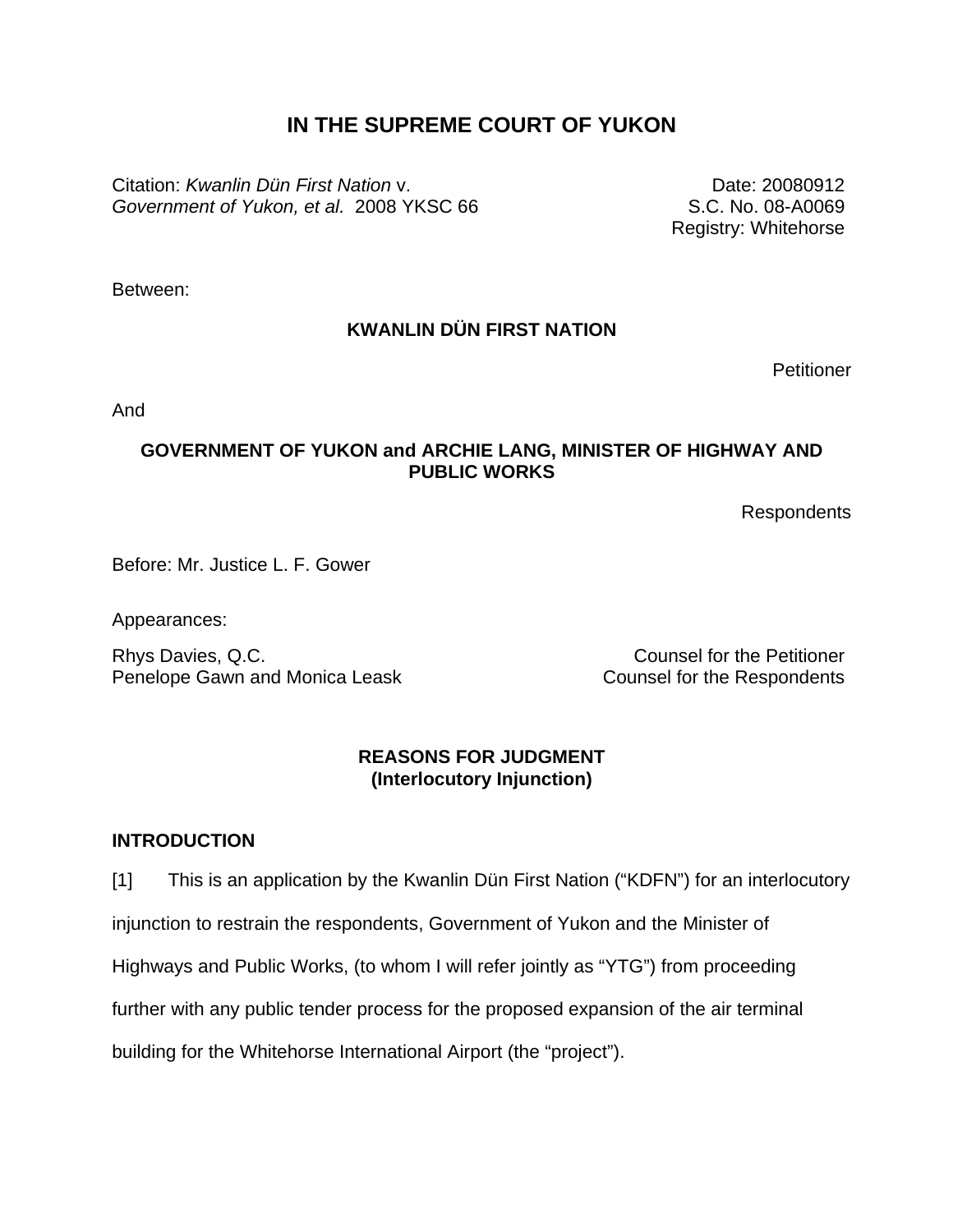[2] KDFN is a self-governing Yukon First Nation pursuant to a Final Agreement and a Self Government Agreement between it and YTG which came into effect in 2005. Chapter 22 of the Final Agreement deals with "Economic Development Measures" and states that the objectives of the chapter are to provide KDFN with opportunities to participate in the Yukon economy, to develop economic self-reliance, and to obtain economic benefits from the Final Agreement. Section 13 of Part 1 of Schedule A to Chapter 22 deals with "Yukon Asset Construction Agreements" ("YACA's"), and obliges the parties to negotiate such agreements, subject to certain conditions, for asset construction projects costing \$3 million or more within KDFN's traditional territory.

[3] KDFN submits that YTG has failed to negotiate a YACA for the airport project in a manner consistent with the honour of the Crown. In particular, KDFN says this YACA, which was only recently provided by YTG, is not in compliance with s. 13 of the YACA provisions of the Final Agreement, in that it fails to provide "benefits commensurate with the nature, scale, duration and cost" of the project.

### **ISSUES**

[4] The test for granting an interlocutory injunction is three-fold, and is set out in *RJR-MacDonald Inc.* v. *Canada (Attorney General),* [1994] 1 S.C.R. 311:

- 1. Is there a serious question to tried on the main (judicial review) application?
- 2. Will the applicant suffer irreparable harm if the injunction is not granted and it is ultimately successful on the main application?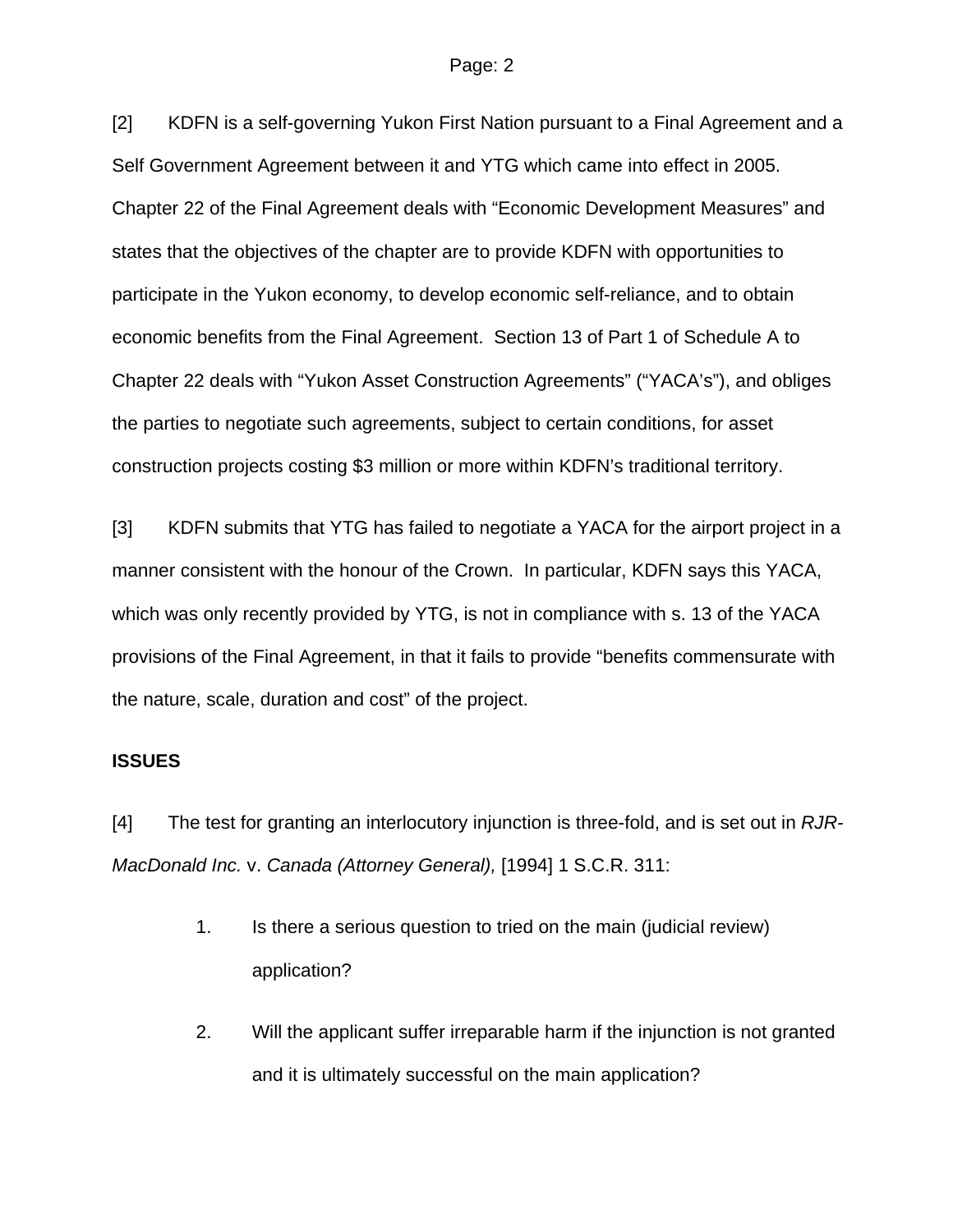3. Does the balance of convenience favour the applicant or the respondent?

## **ANALYSIS**

## *1. Is there a serious question to be tried?*

[5] The general principles applicable to my determination of whether there is a serious question to be tried are not seriously in dispute. Obviously, this case involves a Final Agreement, which is a treaty under s. 35 of the *Constitution Act, 1982*. In *R.* v. *Badger*, [1996] 1 S.C.R. 771, at para. 76, Cory J. stated that treaties are analogous to contracts "albeit of a very solemn and special, public nature" and that they create enforceable obligations based on the mutual consent of the parties. At para. 41, Cory J. stated:

"… The honour of the Crown is always at stake in its dealings with Indian people. Interpretations of treaties and statutory provisions which have an impact upon treaty or aboriginal rights must be approached in a manner which maintains the integrity of the Crown…" (my emphasis)

[6] In *Taku River Tlingit First Nation* v. *British Columbia (Project Assessment Director)*, 2004 SCC 74, McLachlin C.J., speaking for the Supreme Court of Canada, stated, at para. 24:

"In all its dealings with Aboriginal peoples, the Crown must act honourably, in accordance with its historical and future relationship with the Aboriginal peoples in question. The Crown's honour cannot be interpreted narrowly or technically, but must be given full effect in order to promote the process of reconciliation mandated by s. 35(1)." (my emphasis)

[7] In *Haida Nation* v. *British Columbia (Minister of Forests)*, 2004 SCC 73, at para.

16, McLachlin C.J., again speaking for the Supreme Court, said that this proposition

regarding the honour of the Crown was "not a mere incantation, but rather a core precept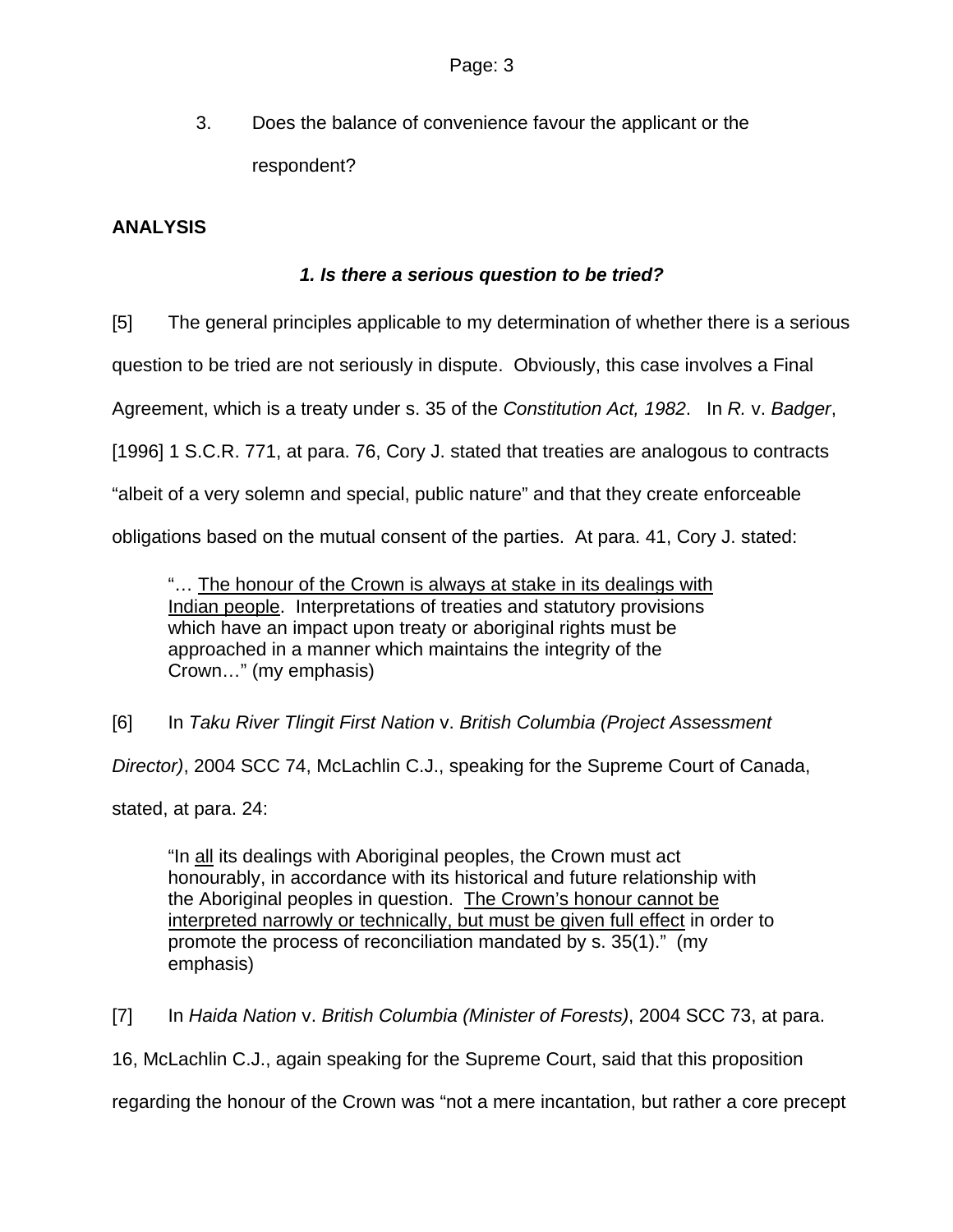that finds its application in concrete practices." Later, at para. 19, she continued "the

honour of the Crown also infuses the processes of treaty making and treaty

interpretation."

[8] In *Mikisew Cree First Nation* v. *Canada (Minister of Canadian Heritage)*, 2005 SCC 69, Binnie J., speaking for the Supreme Court said, in the opening paragraph of his judgment:

"The fundamental objective of the modern law of aboriginal and treaty rights is the reconciliation of aboriginal peoples and non-aboriginal peoples and their respective claims, interests and ambitions. The management of these relationships takes place in the shadow of a long history of grievances and misunderstanding. The multitude of smaller grievances created by the indifference of some government officials to aboriginal people's concerns, and the lack of respect inherent in that indifference has been as destructive of the process of reconciliation as some of the larger and more explosive controversies. And so it is in this case."

At para. 57, Binnie J. repeated that "the honour of the Crown infuses every treaty and the performance of every treaty obligation."

[9] In *Little Salmon/Carmacks First Nation* v. *Yukon (Minister of Energy, Mines and Resources)*, 2008 YKCA 13, Kirkpatrick J.A., at para. 90, referred to the honour of the Crown and the correlative duty to consult as "constitutional duties" which "exist outside and infuse the treaty [the Final Agreement between the Little Salmon/Carmacks First Nation, Canada and Yukon] and govern Yukon's dealings with First Nations." She went on to say that the "degree of consultation" will be a function of the potential adverse impacts on First Nations' treaty rights.

[10] Section 13.3 of the YACA provisions oblige YTG and KDFN to enter into negotiations with a view to concluding a YACA for any project which has a capital cost of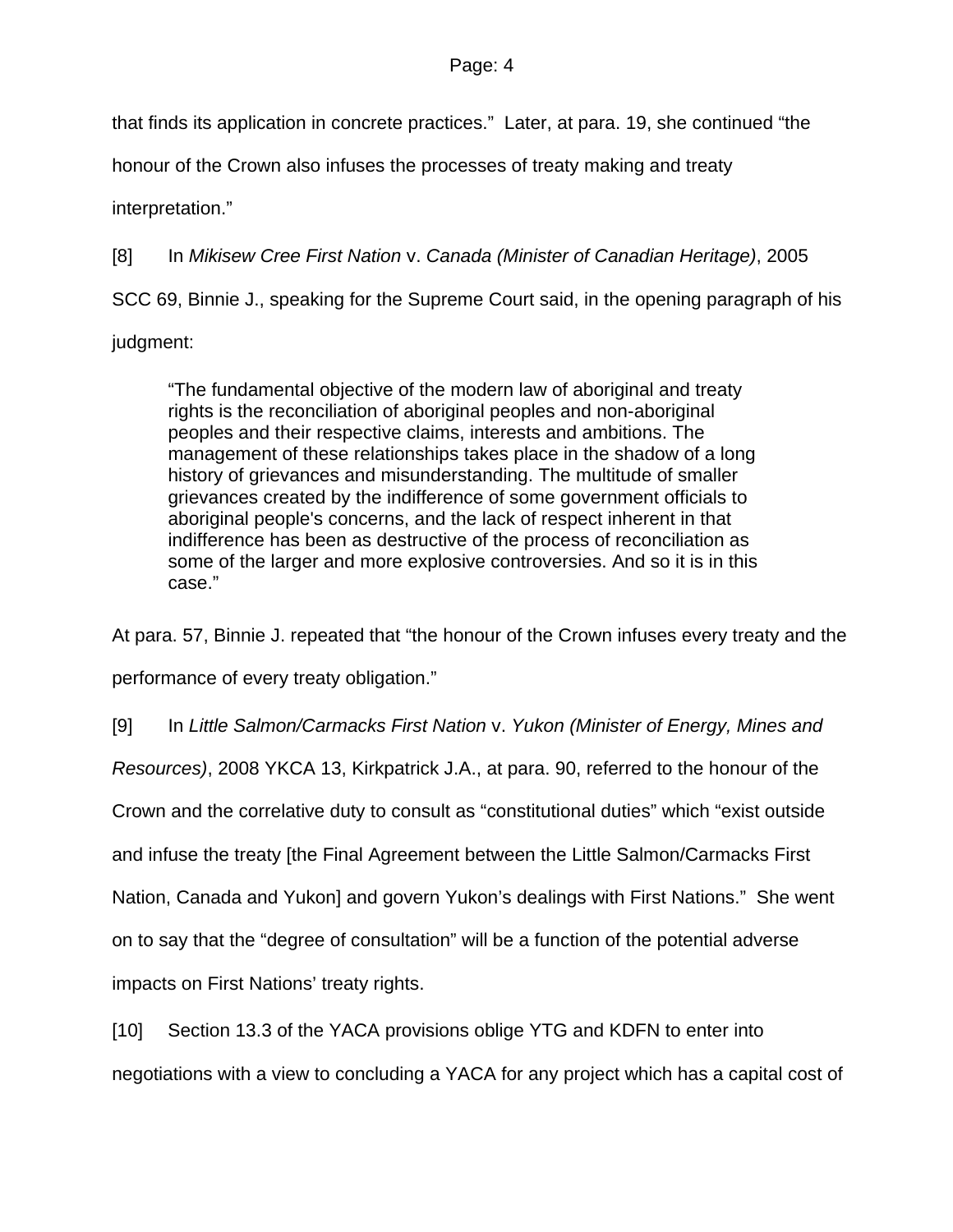\$3 million or more within KDFN's traditional territory, unless that requirement is waived by YTG, which is not the case here.

[11] Pursuant to s. 13.4 of the YACA provisions, if the negotiations are unsuccessful

after 30 days, or such other period of time that YTG deems reasonable, then YTG may

ask KDFN to provide a proposal in writing respecting the provisions to be included in a

YACA. Under s. 13.5, that responsive proposal is to be within 15 days of YTG's request.

[12] Pursuant to s. 13.7.2, following the receipt of the responsive proposal by KDFN,

YTG may, at its discretion, either refer the matter to mediation, or "make the final

determination respecting the provisions to be included" in the YACA*.*

[13] Finally, s. 13.11 states:

"Yukon Asset Construction Agreements shall:

13.11.1 provide benefits commensurate with the nature, scale, duration and cost of the construction of the Asset; and, 13.11.2 not place an excessive burden on the Yukon or the agent of the Yukon constructing the Asset or adversely affect the viability of the construction of the Asset."

[14] In *RJR-MacDonald*, the Supreme Court of Canada said that determining whether there is a serious question to be tried should be determined "on the basis of common sense and an extremely limited review of the case on the merits" (para. 78). Further, unless the case on the merits is frivolous or vexatious, the court should, as a general rule, go on to consider the second and third parts of the test (para. 78). Finally, the Supreme Court held that the threshold is a low one and that a prolonged examination of the merits is generally neither necessary nor desirable (para. 50).

[15] Although there are facts which are in dispute between the parties, they agree that

YTG gave KDFN notice of the proposed project and ultimately commenced negotiations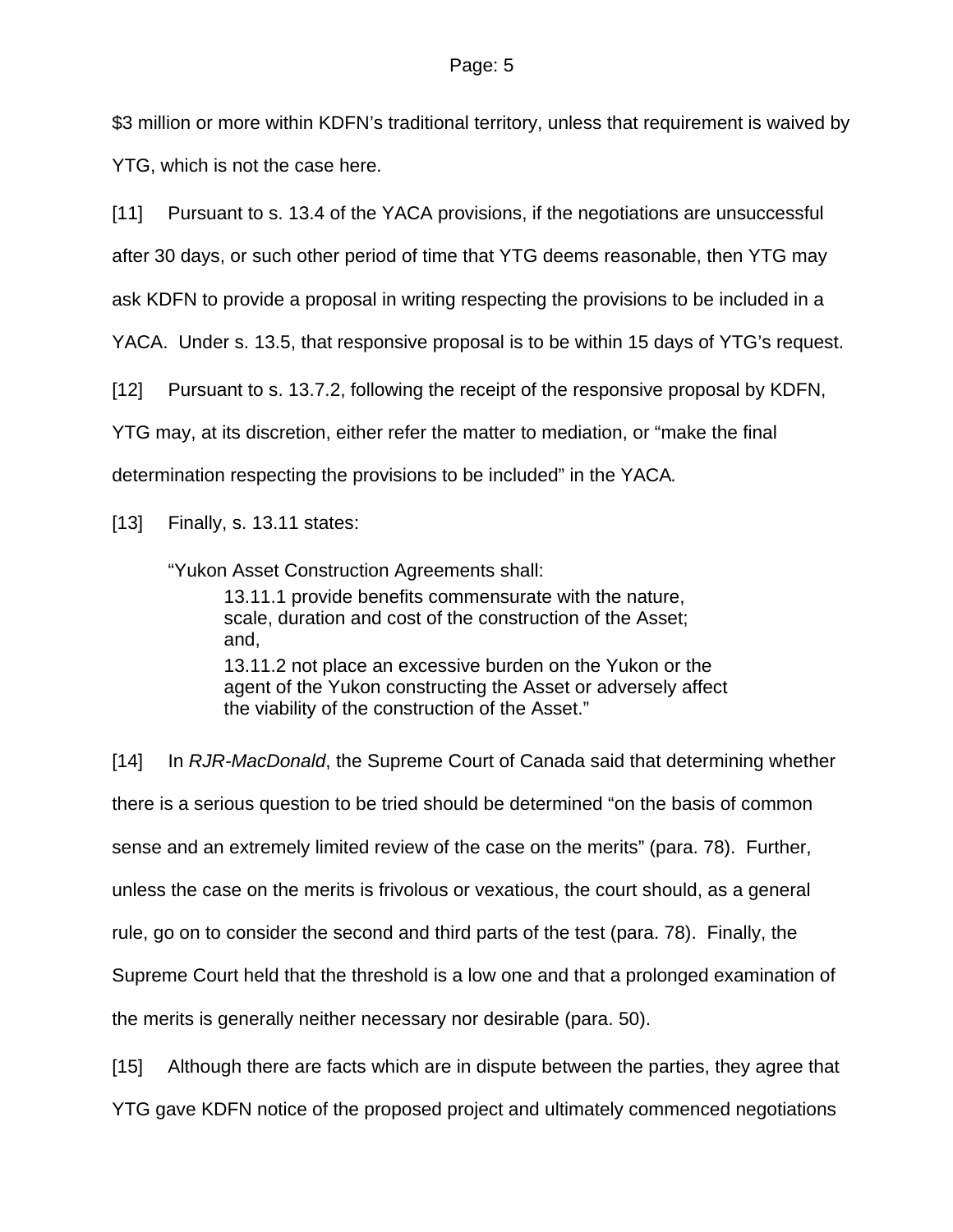towards the completion of a YACA in relation to the project. YTG provided a draft YACA to KDFN and asked KDFN to provide its response in writing pursuant to s. 13.5 of the YACA provisions. KDFN did so and YTG made its final determination respecting the provisions to be included in the YACA, pursuant to s. 13.7.2 of the YACA provisions. However, KDFN says that the negotiations did not take place in a manner consistent with the principle of the honour of the Crown, which is a constitutional imperative, and that the final YACA provided by YTG does not provide benefits commensurate with the nature, scale, duration and cost of the construction of the project.

[16] Keeping in mind that I am not to embark on a prolonged examination of the merits in determining whether there is a serious question to be tried, the history of the dealings between the parties is relevant to the issue of the honour of the Crown. Therefore, I feel it is necessary to set that out as briefly as possible.

[17] In March 2007, YTG provided KDFN with formal notice of its intention to proceed with the project and invited KDFN to begin negotiations on a YACA for the project.

[18] In June 2007, YTG met with KDFN to discuss a number of issues, including the potential YACA for the project. Michael Cowper, YTG's senior project manager for the project, indicated at that meeting that there would be minimal opportunity for benefits for KDFN on the project, as it was understood to be a fairly sophisticated undertaking involving specialized construction techniques. KDFN was further informed that the project was still waiting for internal financial approval from within YTG.

[19] On August 29, 2007, YTG and KDFN approved and adopted a "Protocol to Guide the Negotiation of Yukon Asset Construction Agreements" (the "YACA Protocol").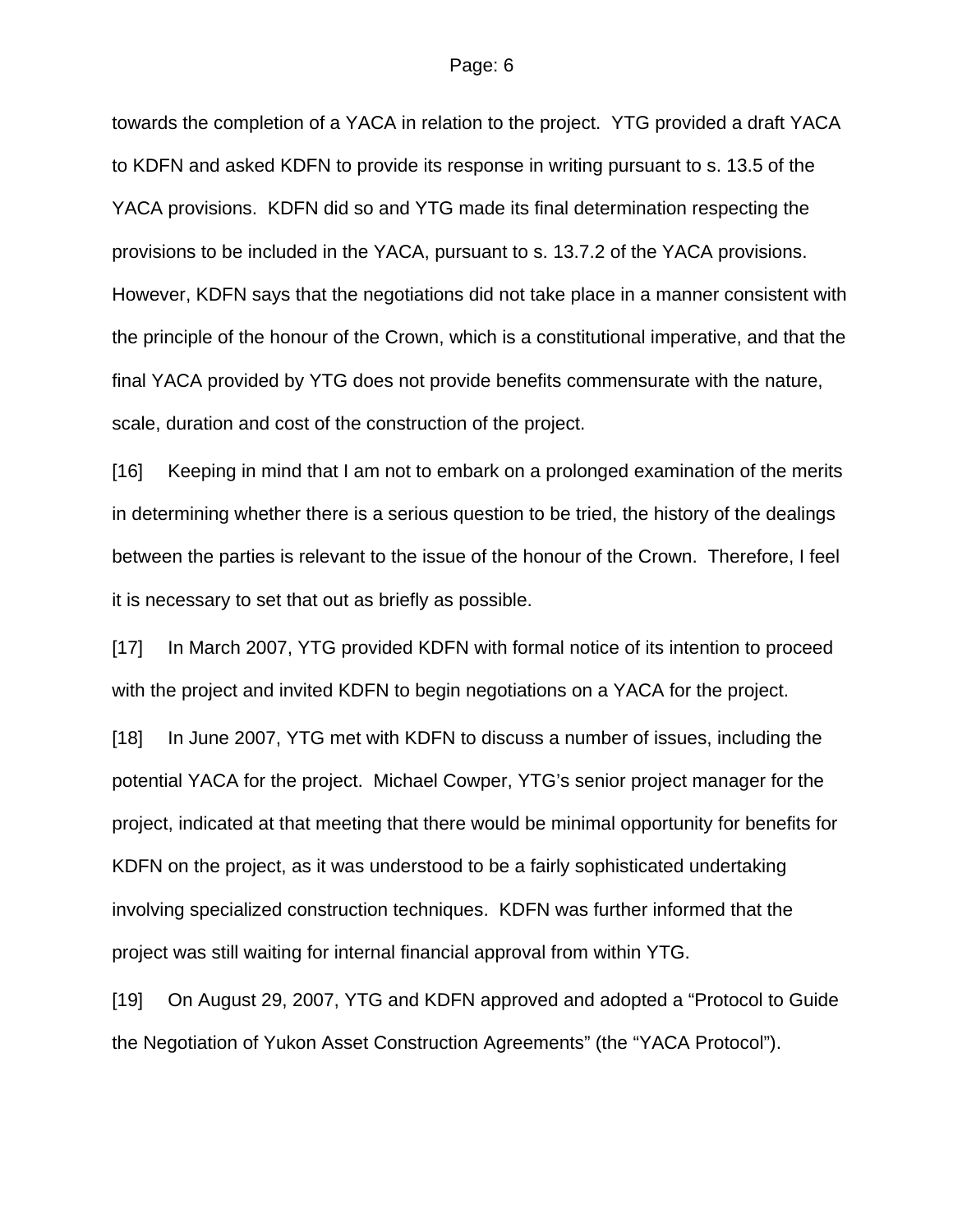[20] It appears that there were no substantive negotiations on a YACA for the project in 2007, as both parties were waiting for YTG to obtain the related internal financial approval. That approval was not obtained until January 16, 2008. The total project was then estimated to cost \$15.7 million. However, two additional phases were also contemplated, adding to that cost.

[21] It was not until March 6, 2008, that negotiations really got underway. On that date YTG met with KDFN to discuss the project and again stated that the unique nature of the construction made it unlikely that KDFN would obtain any direct construction benefits from the project. YTG also then announced its intention to publicly tender the general contract for the project in July 2008. Ray Santa, the Director of Economic Development for KDFN, deposed that YTG representatives stated that they had looked at the project and determined that there was "nothing in there that KDFN would be capable of taking on" and that "only a few companies in western Canada, like Dominion Construction, would be capable of doing the work." That allegation was not specifically denied by YTG. Further, it is undisputed that YTG made no inquiries of KDFN prior to the meeting about their capacity to participate in the project. Also, no specific details of the project were provided to KDFN prior to that meeting.

[22] On March 7, 2008, representatives of YTG and KDFN met at an Annual Information Exchange, pursuant to the YACA Protocol. The expansion of the air terminal building at the Whitehorse Airport was one of several projects discussed at that meeting. KDFN indicated then that it was unable to take full advantage of benefiting from asset construction agreements due to its extremely limited capacity and that it was specifically seeking training and employment opportunities for KDFN members and firms in order to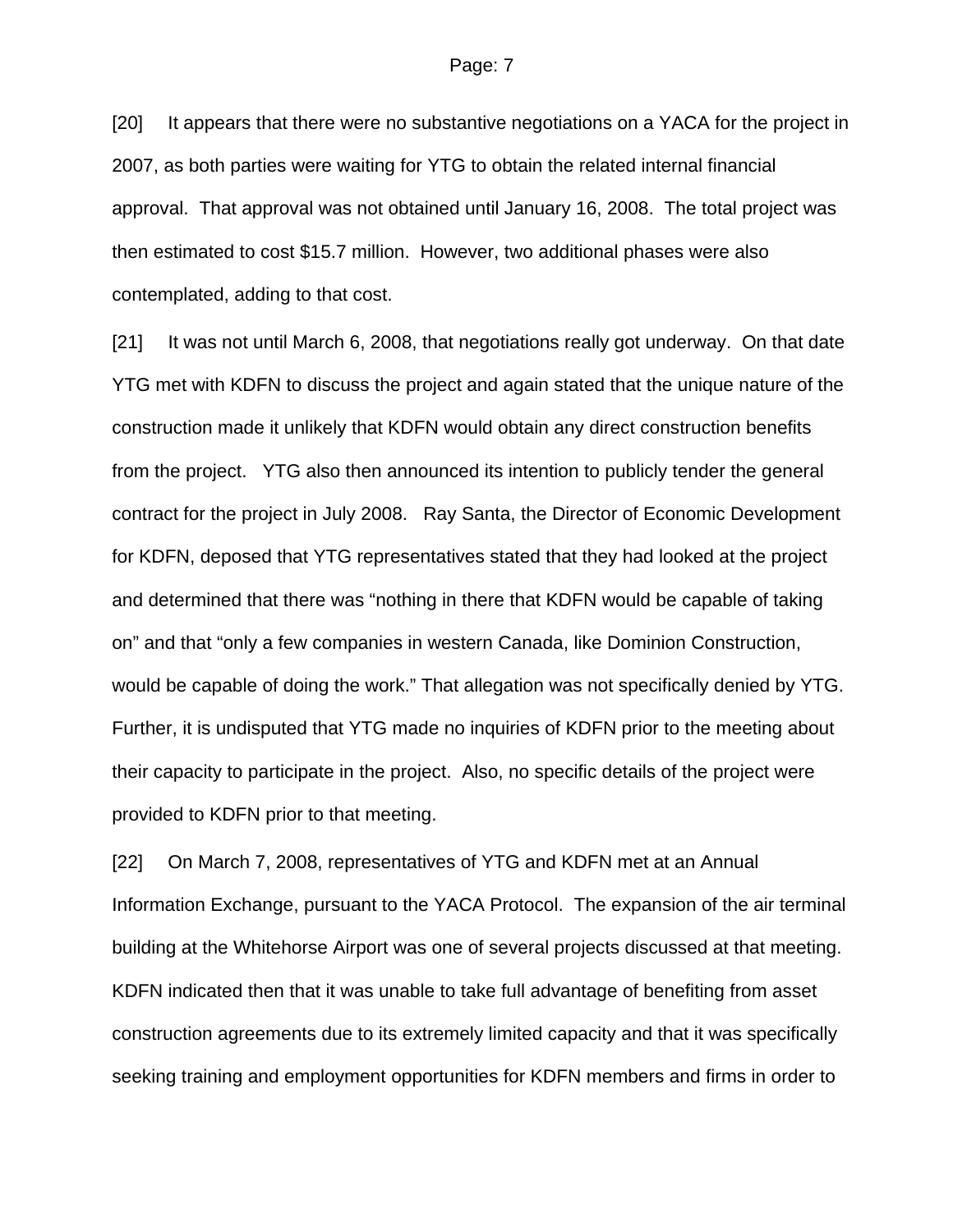build its capacity. KDFN further indicated that it was receiving enquiries from contracting firms and was interested in developing partnerships with such firms to enhance its capacity.

[23] On March 18, 2008, KDFN representatives reiterated their request that YTG consider providing "non-traditional" benefits within the YACA for the project, such as those referred to in the "Other Measures" provision of the YACA template in the YACA Protocol. Those benefits are referred to there as ones "which may not be directly related to the specific Project but are likely to lead to increased opportunities on future Asset construction projects." Among the potential benefits discussed were provisions for the secondment of YTG officials to KDFN, business opportunities associated with the Airport, a potential project manager position, some sort of service contract for the project, and the potential for using KDFN land near the Airport. At that time, KDFN had still not been provided with details or specifications for the project.

[24] On April 23, 2008, a representative of KDFN wrote to YTG requesting information about costs and timelines for the project and reiterated KDFN's interest in the "nontraditional" benefits. On April 24<sup>th</sup>, a YTG Senior Negotiator, Michael Hale, wrote to KDFN indicating that he would be providing a response to their letter of the previous day "in short order" as well as a draft YACA. Unfortunately, Mr. Hale left his employment with YTG shortly afterwards on May 2<sup>nd</sup> and did not return to his position until August 11, 2008. In the meantime, Mr. Santa deposed that he did not contact YTG about negotiating a YACA for the project for several weeks, as KDFN was waiting to receive the promised draft YACA.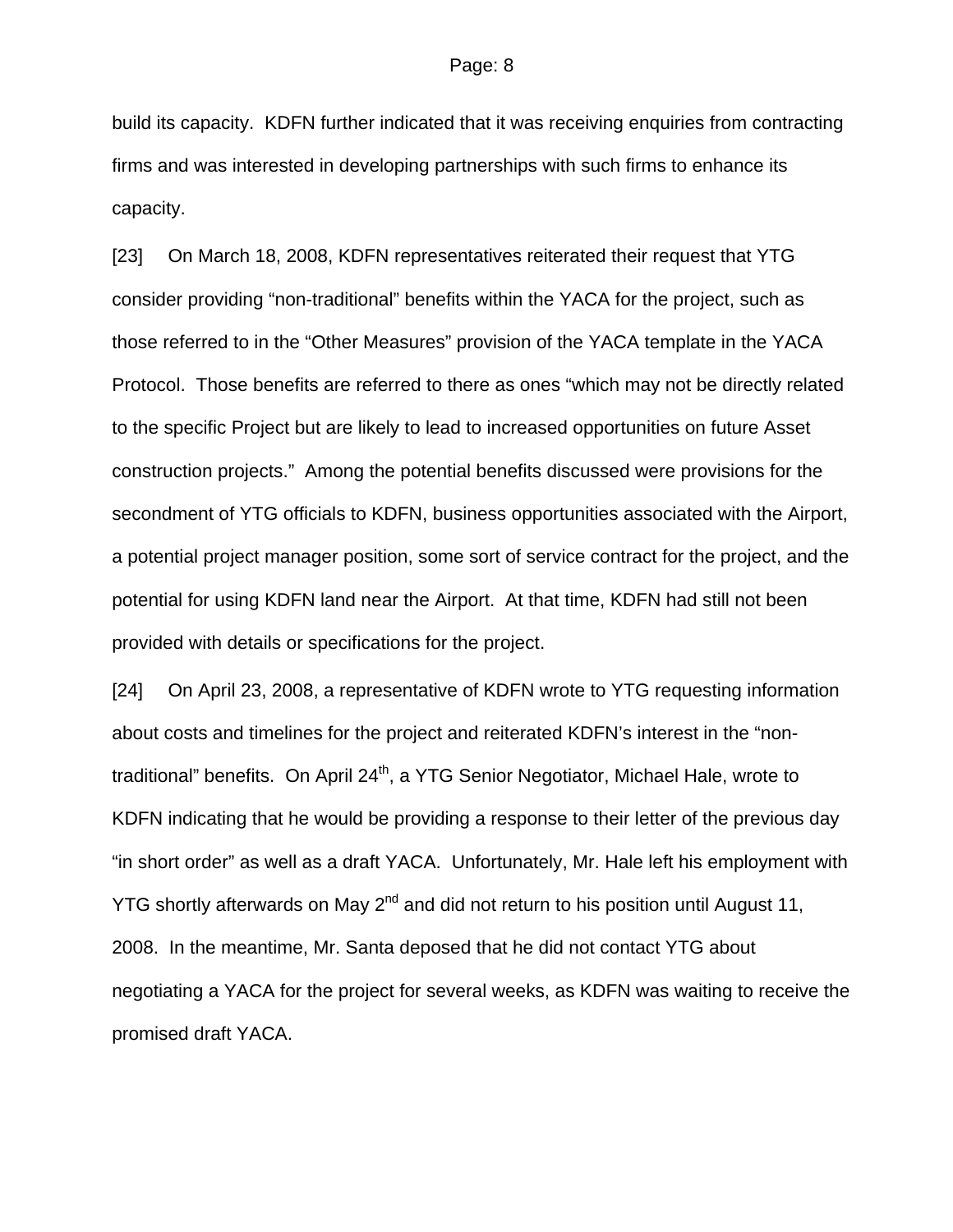[25] On or about June 10, 2008, KDFN and Dominion Construction entered into a Memorandum of Understanding reflecting their intention to establish a joint venture to pursue and execute construction management and/or stipulated price contracts to provide construction services to YTG for the construction of a number of projects, including the air terminal building expansion for the Whitehorse Airport. (Counsel for YTG argued that the Memorandum in the materials is not signed by Dominion, but the "Counterparts" clause arguably makes that unnecessary.)

[26] On or about June 18, 2008, Mr. Santa wrote to YTG informing it about the joint venture with Dominion and requesting an opportunity for KDFN to submit a proposal, on a sole-sourced basis, as contemplated under the YACA Protocol, to provide Construction Management "At Risk" services for the project through the joint venture. KDFN had previous experience with the same model, as it was successful in submitting a joint venture proposal with Dominion Construction to YTG in May 2008 for the construction of the Yukon Healing (Correctional) Centre.

[27] On June 26, 2008, Mr. Cowper wrote to Mr. Santa rejecting the "Construction Management" proposal, stating that it was too late in the procurement process, that design for the project was already well underway and that the construction packages were being "fast tracked" in order to proceed with the project quickly. In that letter, Mr. Cowper indicated that he had "separated out a task" involving realignment and reconstruction of an access road to the air terminal building, which he envisioned as a possible sole-sourced contract for KDFN. Mr. Cowper acknowledged that the YACA relating to the project was "behind schedule". There was no discussion between YTG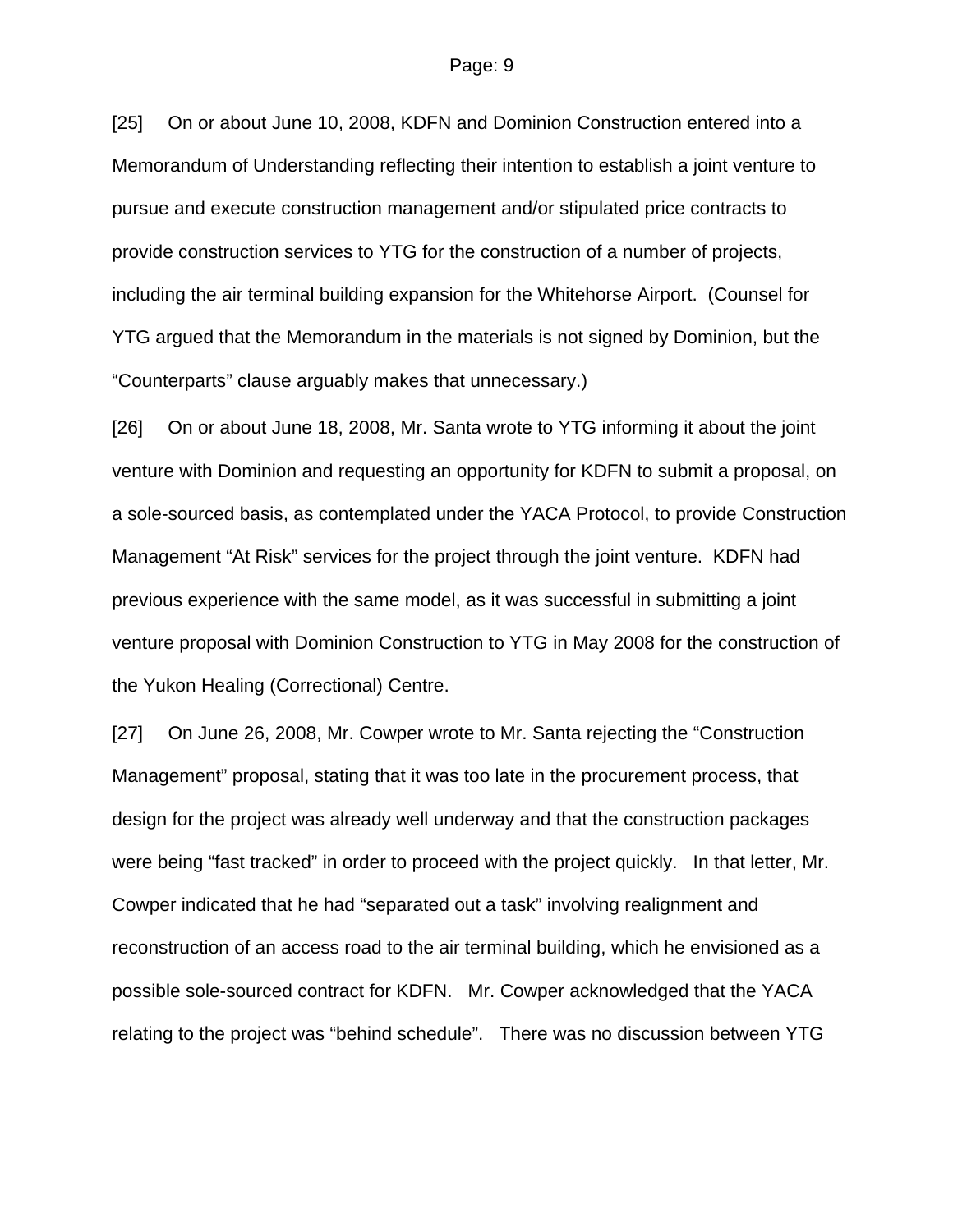and KDFN about either the Dominion joint venture proposal or the access road proposal prior to Mr. Cowper's letter being sent.

[28] On or about July 25, 2008, YTG commenced a public tender process for general contracting services for the project by publication in a Whitehorse newspaper. It is uncontradicted that no prior notice was provided by YTG to KDFN about the specific date for the announcement of the public tender process. The initial date for the submission of bids was to have been on August 21, 2008, but that was subsequently extended, due to the within litigation, to August 28, 2008.

[29] On August 13, 2008, KDFN wrote to YTG to request that the tender process be revoked so that the parties could meet and discuss the situation with a view to concluding a YACA for the project.

[30] At noon on August 15, 2008, YTG delivered a draft YACA to KDFN, but did not agree to revoke the tender process. In the cover letter from Mr. Cowper to KDFN of August 15, 2008, he invited KDFN to meet with YTG as early as that afternoon to discuss the matter. On the same day, KDFN started this proceeding and brought this interlocutory injunction application, which was initially to be heard on August 22, 2008. On August 21, 2008, by consent, the interlocutory application was adjourned to September  $8<sup>th</sup>$  and the tender closing was extended to September 11<sup>th</sup>. Subsequent to the hearing the closing was extended again, to September  $16<sup>th</sup>$ .

[31] On August 20, 2008, YTG wrote to KDFN giving notice that, pursuant to ss. 13.4 and 13.5 of the YACA provisions in the Final Agreement, YTG was requesting a proposal from KDFN within 15 days, essentially in response to the draft YACA.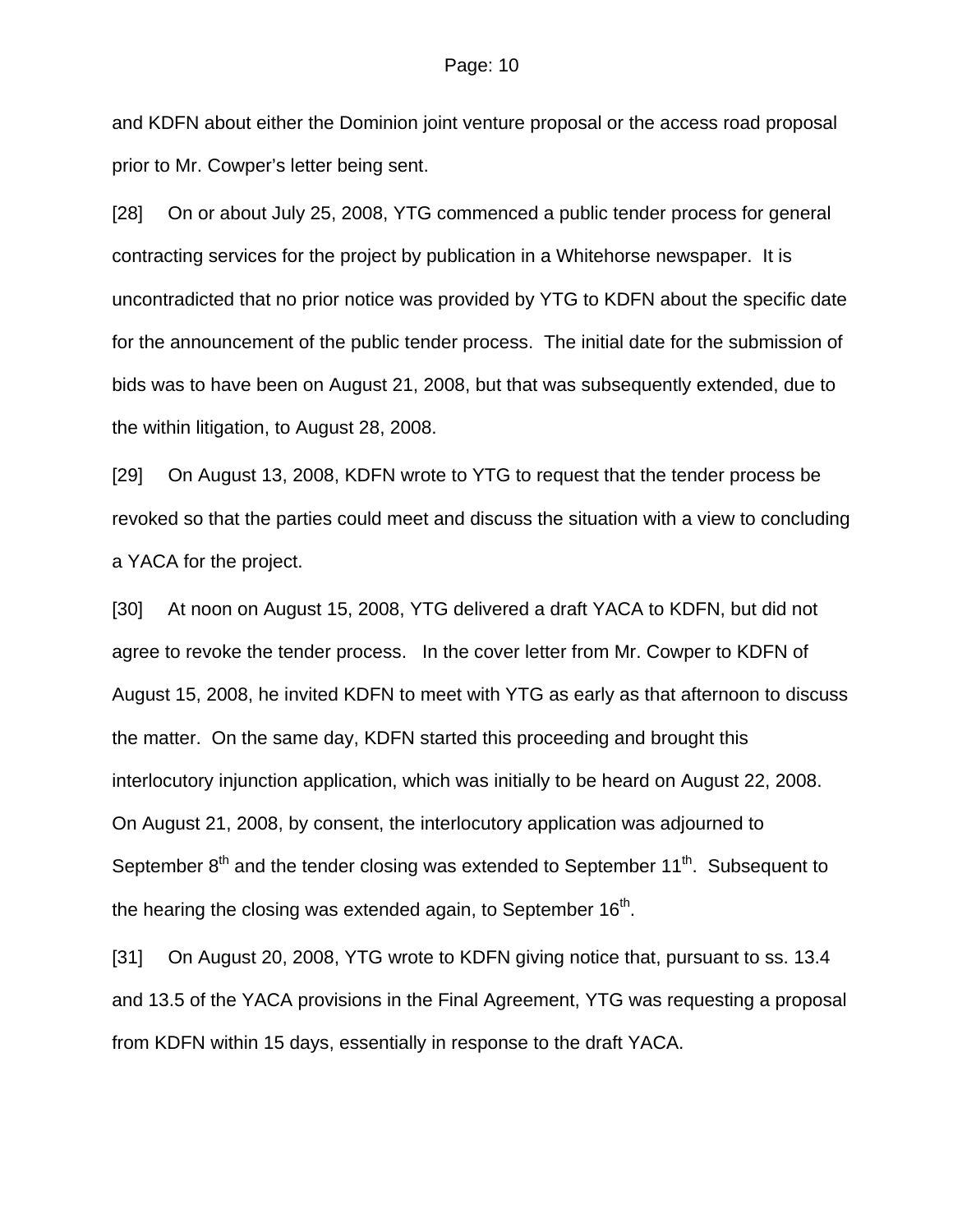[32] On August 26, 2008, representatives of YTG and KDFN met to discuss the draft YACA. Saskia Bunicich, the Economic Development Officer for KDFN, has deposed that KDFN did not receive a detailed breakdown of the costs of the project until that date, despite previous requests for that information at earlier meetings. Michael Hale, for YTG, deposed that the information that YTG provided on August  $26<sup>th</sup>$  "had already been provided to KDFN on previous occasions." Ms. Bunicich challenged that assertion stating that YTG had only provided "ball park figures" for the project and not the specific details KDFN had requested. Further, Mr. Hale provided no particulars of the information he said that he had previously provided to KDFN.

[33] On September 3, 2008, KDFN provided its written response to YTG on the draft YACA. In a seven page letter, KDFN accepted all of the benefits proposed by YTG in connection with the project, with certain suggestions and modifications. KDFN also proposed six additional provisions to be incorporated in the YACA. There is no evidence of any attempt by YTG to contact KDFN to discuss this response of September 3, 2008. [34] On September 5, 2008, at or about 5 p.m., YTG notified KDFN that, pursuant to s. 13.7.2 of the YACA provisions of the Final Agreement, YTG had made a final determination respecting the provisions to be included in the YACA for the project. [35] Mr. Santa deposed in his fourth affidavit that of the various benefits set out by YTG, the only one which is assured is the benefit regarding the management training opportunity for one KDFN citizen at a maximum value of \$81,000. The others are all in the nature of potential benefits, which may or may not come to fruition, depending on the varying circumstances set out by Mr. Santa. According to the final YACA, the project is estimated to cost over \$18 million in three phases over three years.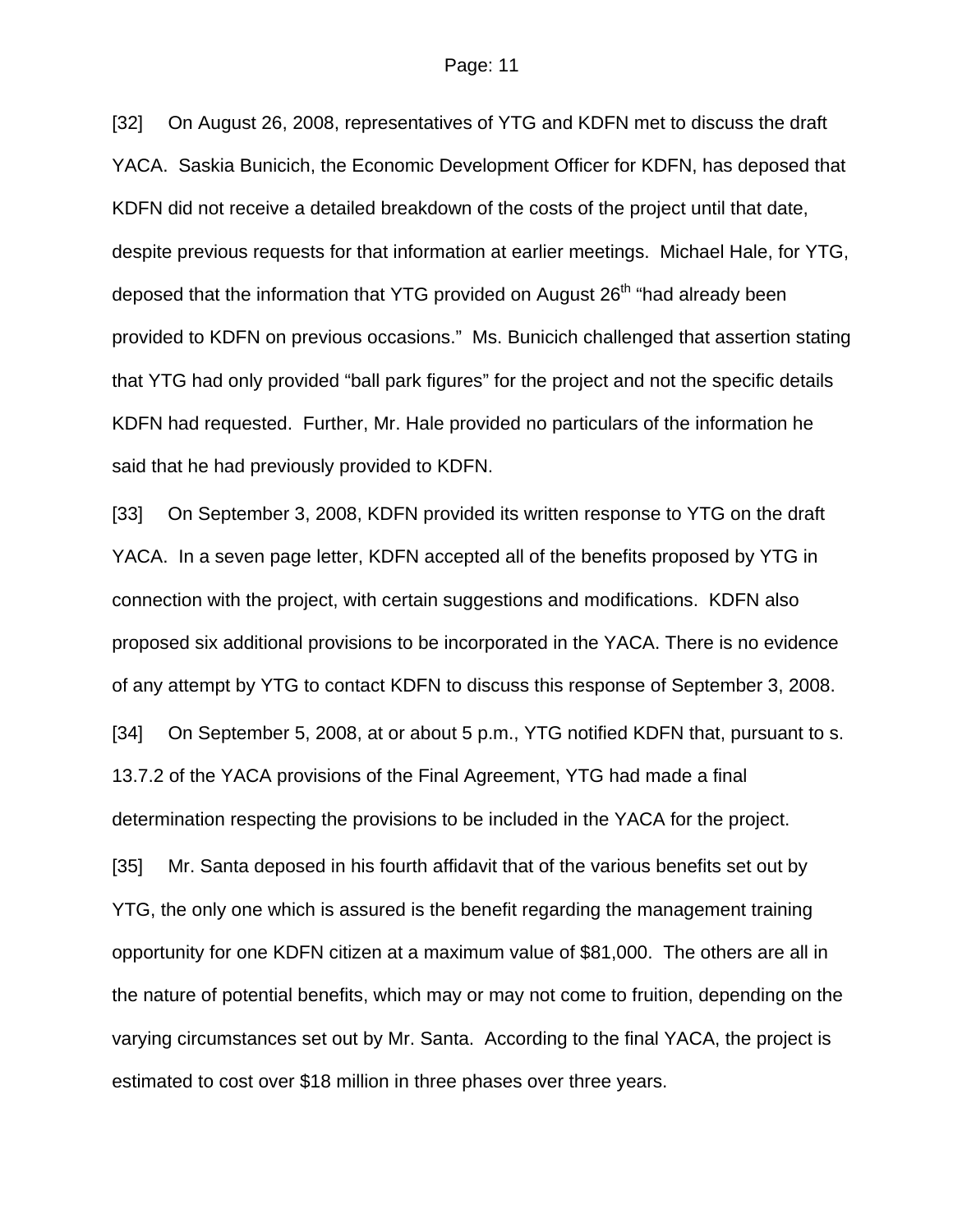[36] With respect to the negotiations, and whether they were carried out in a manner consistent with the honour of the Crown, there are obviously some points of disagreement between the parties as to who did what and when. Further, there are substantive and subjective disagreements about the import and impact of some of the actions, or inaction, by the respective parties. Having said that, YTG has acknowledged that these YACA negotiations were behind schedule in relation to the timing of the project. It would also seem to be uncontradicted that YTG offered to provide a draft YACA in late April 2008, but failed to do so until August 15, 2008, *after* the public tender was announced and *after* KDFN had requested that the tender process be revoked in order to complete the YACA negotiations. It is apparent that YTG was extremely anxious to complete the YACA negotiations, as they invited KDFN to meet with their representatives the very afternoon of the day that they provided the initial draft YACA. However, despite that apparent urgency, it also seems to be largely uncontradicted that the specific detailed breakdown of the costs of the project requested by KDFN was not provided by YTG until August 26, 2008, again *after* YTG had provided its initial draft YACA, and *after* it had requested that KDFN provide its proposal in response, and *after* this litigation had been commenced. Finally, there is no evidence of any attempt by YTG to discuss KDFN's responsive proposal of September 3, 2008 before providing its final YACA late in the day on September  $5<sup>th</sup>$ , effectively at the eleventh hour prior to the hearing of this interlocutory injunction application.

[37] KDFN submits that all of these circumstances support the conclusion that this was not a "meaningful" negotiation consistent with the honour of the Crown. It points here to *Haida Nation*, cited above, where McLachlin C.J., spoke about the scope and content of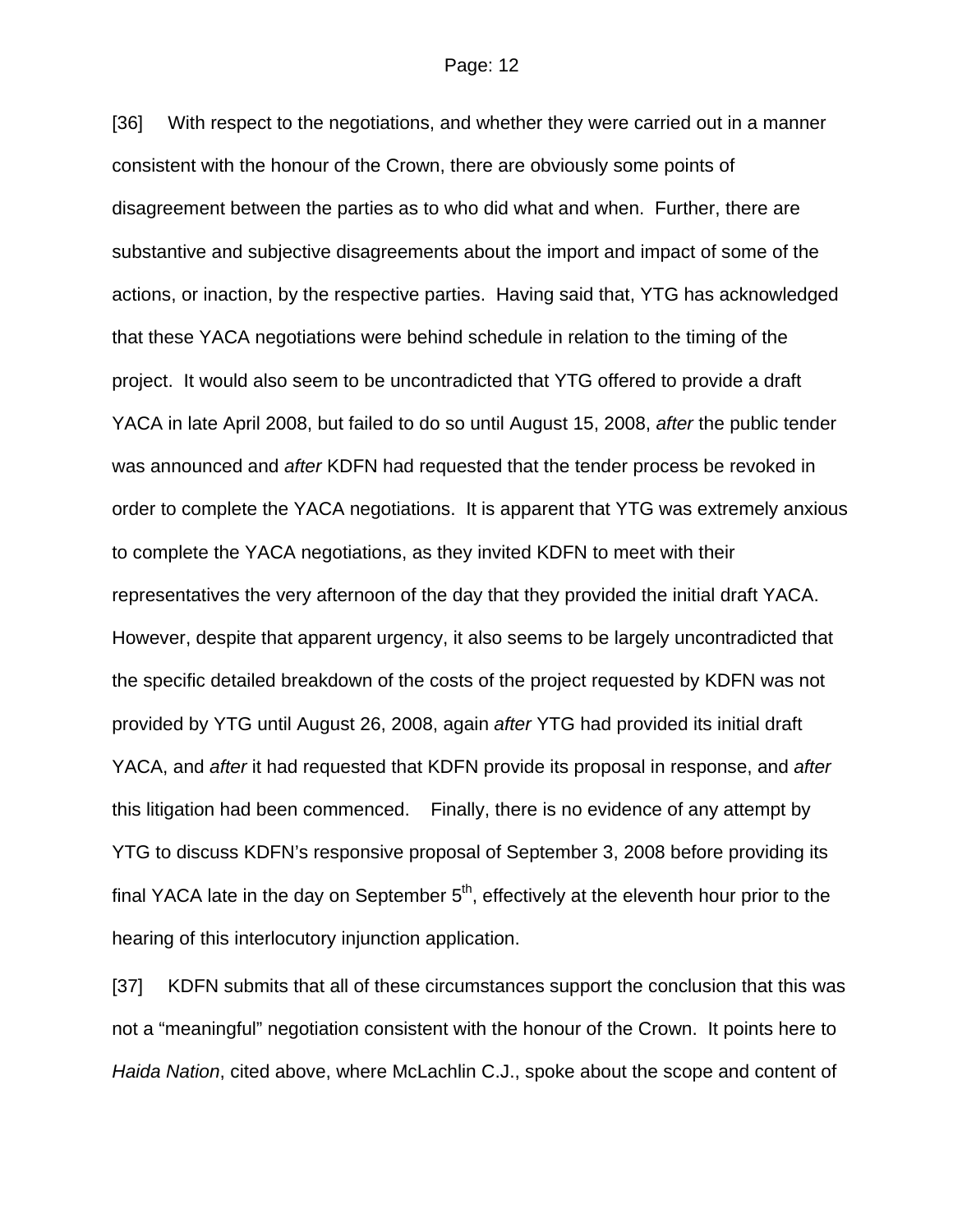the duty to consult and accommodate, and referred to the "concept of a spectrum" with respect to that duty, at paras. 43 and 44. At one end lie cases where there is a limited treaty right or a potential for only a minor infringement of that right, in which the Crown's only duty may be to give notice, disclose information and discuss any issues raised in response to the notice. At the other end of the spectrum lie cases which are strong on their face, where the right and the potential for infringement is of high significance and the risk of non-compensable damage is high. In such cases, "deep consultation" may be required. Further, at paras. 45 and 46, McLachlin C.J. went on to note that between these two extremes will lie a variety of situations, which must be approached individually and that the controlling question in all situations is "what is required to maintain the honour of the Crown and to effect reconciliation between the Crown and the Aboriginal peoples with respect to the interests at stake." Further, "meaningful consultation" may oblige the Crown to make changes to its proposed action based on information obtained through consultations.

[38] In *Mikisew*, cited above, at para. 64, Binnie J. approved of what Finch J.A. (now C.J.B.C.) said in *Halfway River First Nation* v. *British Columbia (Minister of Forests)* 1999 BCCA 470, at para. 160:

"The Crown's duty to consult imposes on it a positive obligation to reasonably ensure that aboriginal peoples are provided with all necessary information in a timely way so that they have an opportunity to express their interests and concerns, and to ensure that their representations are seriously considered and, wherever possible, demonstrably integrated into the proposed plan of action." (emphasis already added)

[39] Obviously, KDFN suggests that there is an analogy between the process of consultation referred to in the case law and the negotiation process referred to in the YACA provisions. That analogy was implicitly accepted by counsel for YTG on this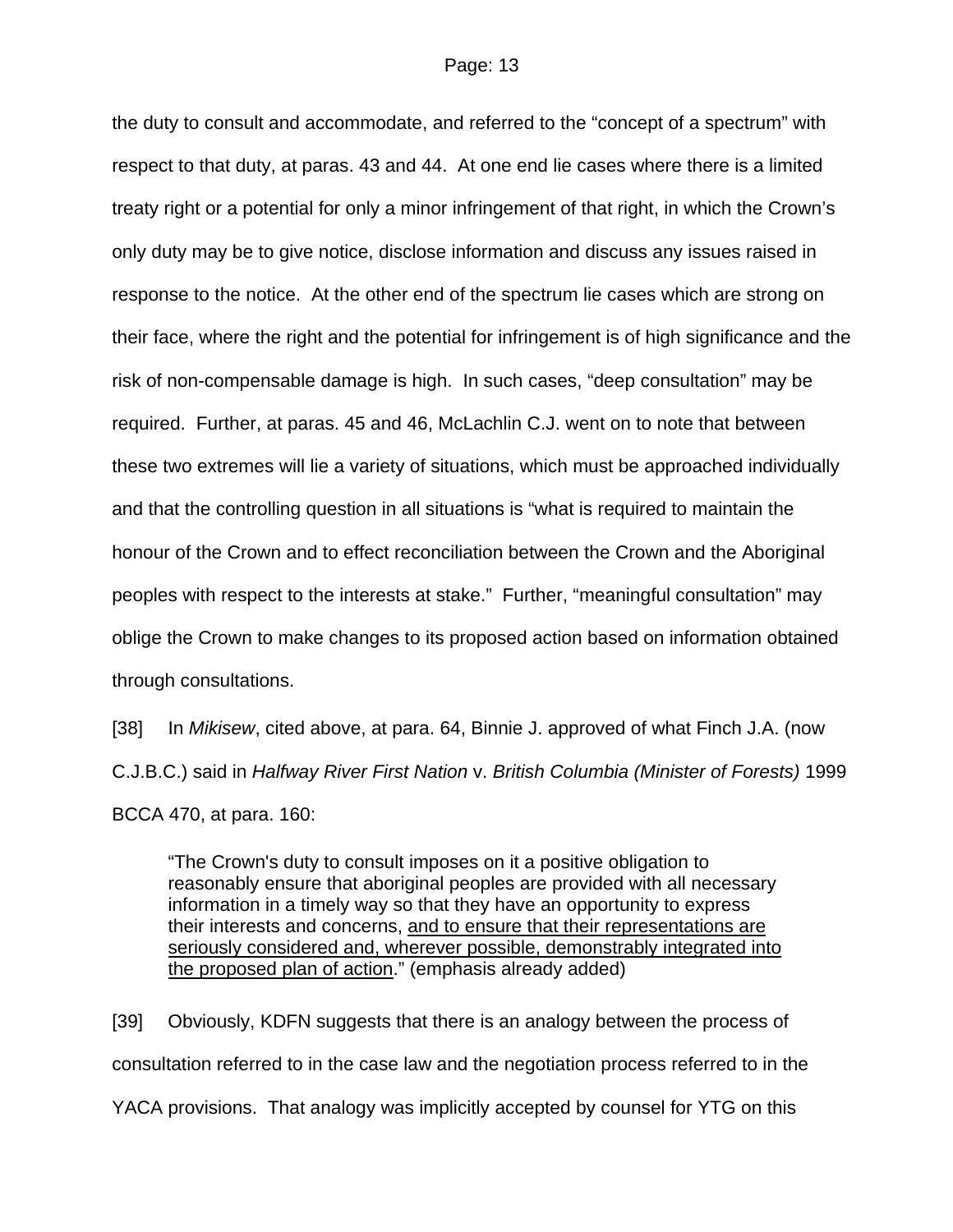hearing, who acknowledged the need for "meaningful negotiation" under the YACA provisions. KDFN also submits that the YACA provisions require the equivalent of "deep consultation" in the negotiation process. I do not have to decide that here, but I would venture to say that even using the standard at the opposite end of the spectrum in *Haida Nation*, or that discussed in *Halfway River First Nation*, above, it is at least arguable that the negotiations between the parties were ultimately not very meaningful and therefore not carried out in a manner consistent with the honour of the Crown.

[40] Counsel for YTG also argued that there is no issue of "entitlement" here, as the objectives of Chapter 22 of the Final Agreement can not be elevated to the status of treaty rights. In support of that proposition she relies on *Ta'an Kwach'an Council* v. *Government of Yukon et al.*, 2008 YKSC 60, at para. 61. Thus, counsel argued, while the YACA provisions are in furtherance of those objectives, they also cannot be elevated to the status of treaty rights.

[41] For the purposes of this application, I am prepared to accept that proposition, although I note that the comments of Kirkpatrick J.A. in *Little Salmon/Carmacks*, cited above, at para. 13, would seem to open the door to a challenge to that argument. There she referred to Mr. Sam, the trapper whose trap line was at issue, as having expressed concerns related to "cultural transmission and his desire to pass on the traditional ways to the next generation", which Kirkpatrick J.A., said "is consistent with one of the objectives of chapter 16 [of that Final Agreement] namely "to preserve and enhance the culture, identity and values of Yukon Indian People". That signifies that a potential treaty right might be affected by the Paulsen application." (Paulsen was the individual who applied for an agricultural land grant respecting a portion of Mr. Sam's trap line.) Implicitly,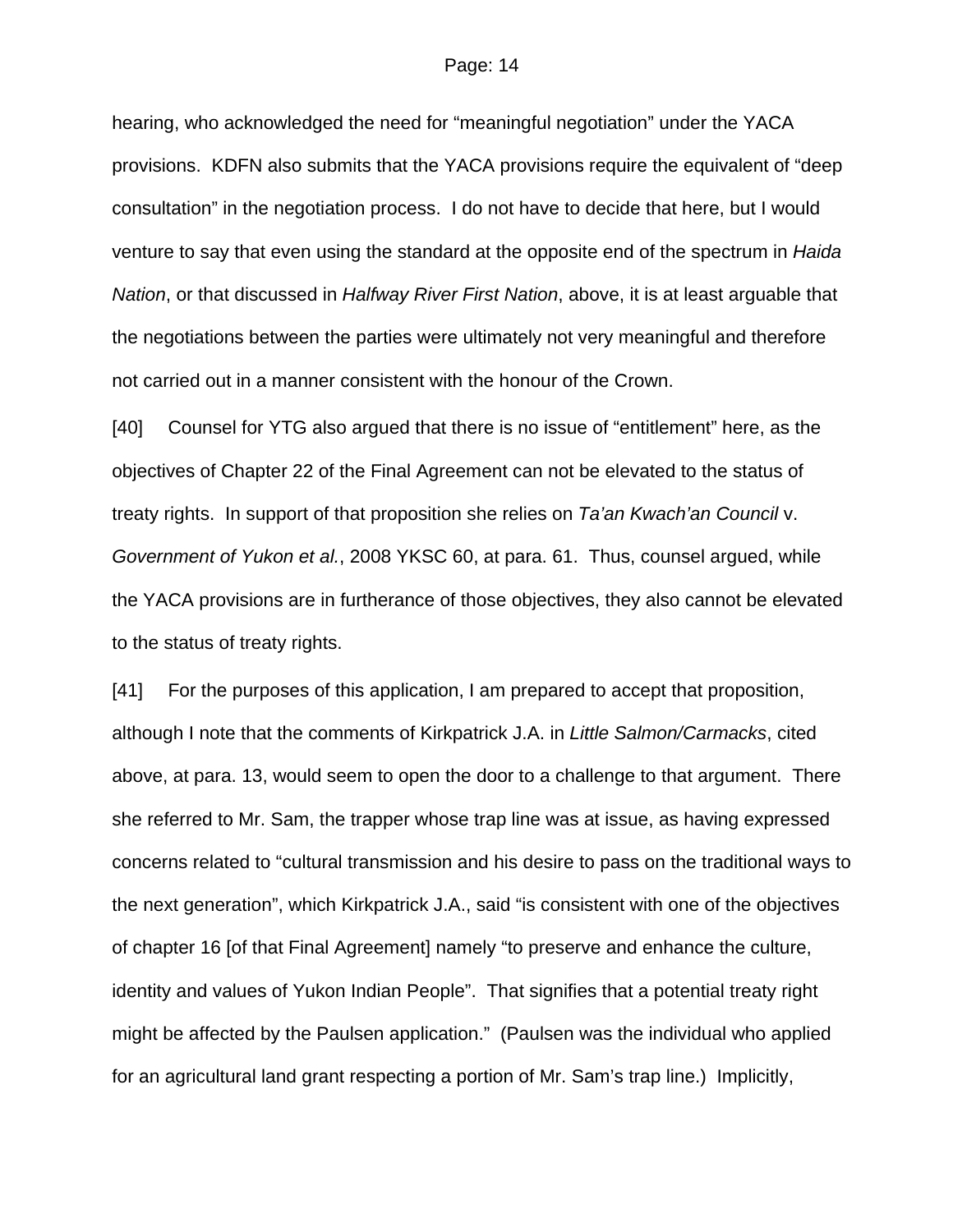Kirkpatrick J.A. could be said to have viewed a "treaty right" as arising from an "objective" within the treaty.

[42] Further, Veale J. in *Ta'an Kwach'an Council* v. *Government of Yukon*, 2008 YKSC 60, was careful to clarify at para. 70, that the honour of the Crown may still apply in circumstances where a treaty right is not directly in question:

"I do not subscribe to the view that the honour of the Crown disappears simply because the post-event analysis determines that a treaty right is not at issue. Rather, in my view, the honour of the Crown is a principle that could in some circumstances apply to the determination of whether a treaty right is at stake…"

[43] In any event, I disagree that, for the purposes of this interlocutory application, there is no question of entitlement. While YTG is free to ultimately dictate the terms and provisions of a YACA under s. 13.7.2, the final product must still be one which provides "benefits commensurate" with the project, while not excessively burdening the Yukon or affecting the viability of the project. In other words, YTG is not free to impose *any* conditions it sees fit, without regard to the criteria in s. 13.11. In my view, that gives rise to a serious question as to whether the final YACA provided by YTG on September 5, 2008 provides "benefits commensurate" with the project. According to the *Concise Oxford Dictionary*, one of the definitions of "commensurate" is "proportionate." The project is estimated to cost about \$18 million in three phases over three years, yet KDFN has provided evidence that the only assured benefit to it is the proposed training position, which has a maximum value of \$81,000, or less than 1% of the global value of the project. If the allegation of KDFN on this point is accepted at the main (judicial review) hearing, KDFN's worst case scenario would result in YACA benefits which are far less than the cost of the project.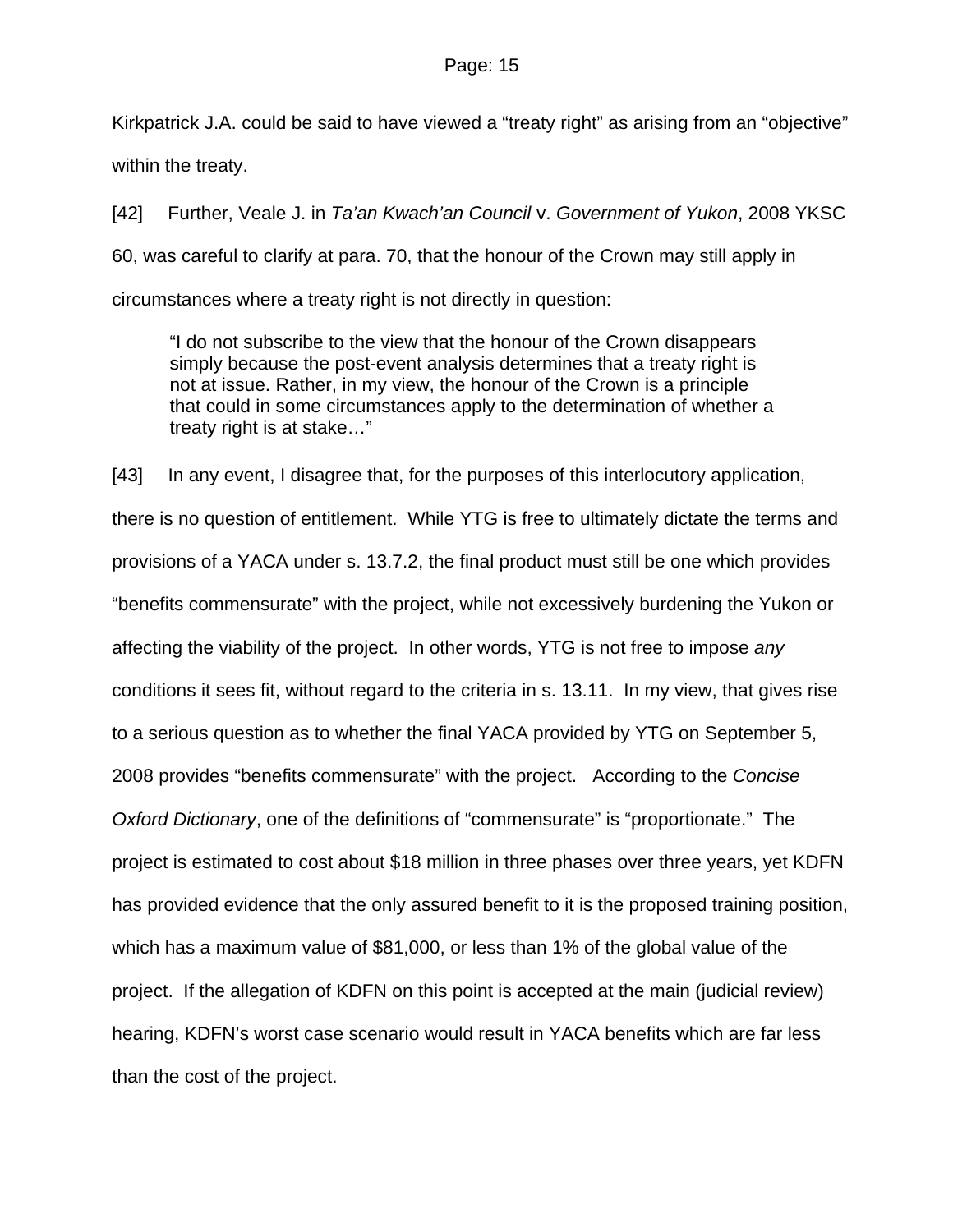[44] I acknowledge that YTG takes a different view on this point, as Mr. Cowper clearly stated in his covering letter of September 5, 2008, that the final YACA "is not only fair and reasonable, but provides benefits and opportunities commensurate with the scale, nature, duration and cost of the construction of the asset." The difficulty for YTG here is that this is ultimately a question of fact, or perhaps mixed fact and law, depending upon the interpretation of "commensurate". Further, my role on this application is not to decide that question, but merely to determine whether such a question is raised, and that the question is not frivolous or vexatious.

[45] I find that KDFN has satisfied its onus on the first part of the three-fold test for an interlocutory injunction by establishing that there is a serious question to be tried.

### *2. Irreparable Harm?*

[46] YTG initially argued here, that if I were to find that KDFN's dissatisfaction with the final YACA constitutes irreparable harm, the effect would be to provide KDFN with a veto of YTG's authority to impose a YACA in accordance with the provisions of the Final Agreement. In support of this proposition, counsel relies on the recent decision in *Musqueam Indian Band* v. *Canada*, 2008 FCA 214. There, a motions judge granted an interlocutory injunction in favour of the Musqueam to restrain Canada from selling two downtown office buildings in Vancouver. The Musqueam were in the process of negotiating a treaty with Canada and claimed all of downtown Vancouver as within its traditional territory. Canada had provided the Musqueam, among others, with notice of its intention to market the property and the latter responded by raising the Crown's obligation to accommodate their Aboriginal interests. The motions judge concluded that the issue of the duty to consult in good faith constituted a serious question to be tried with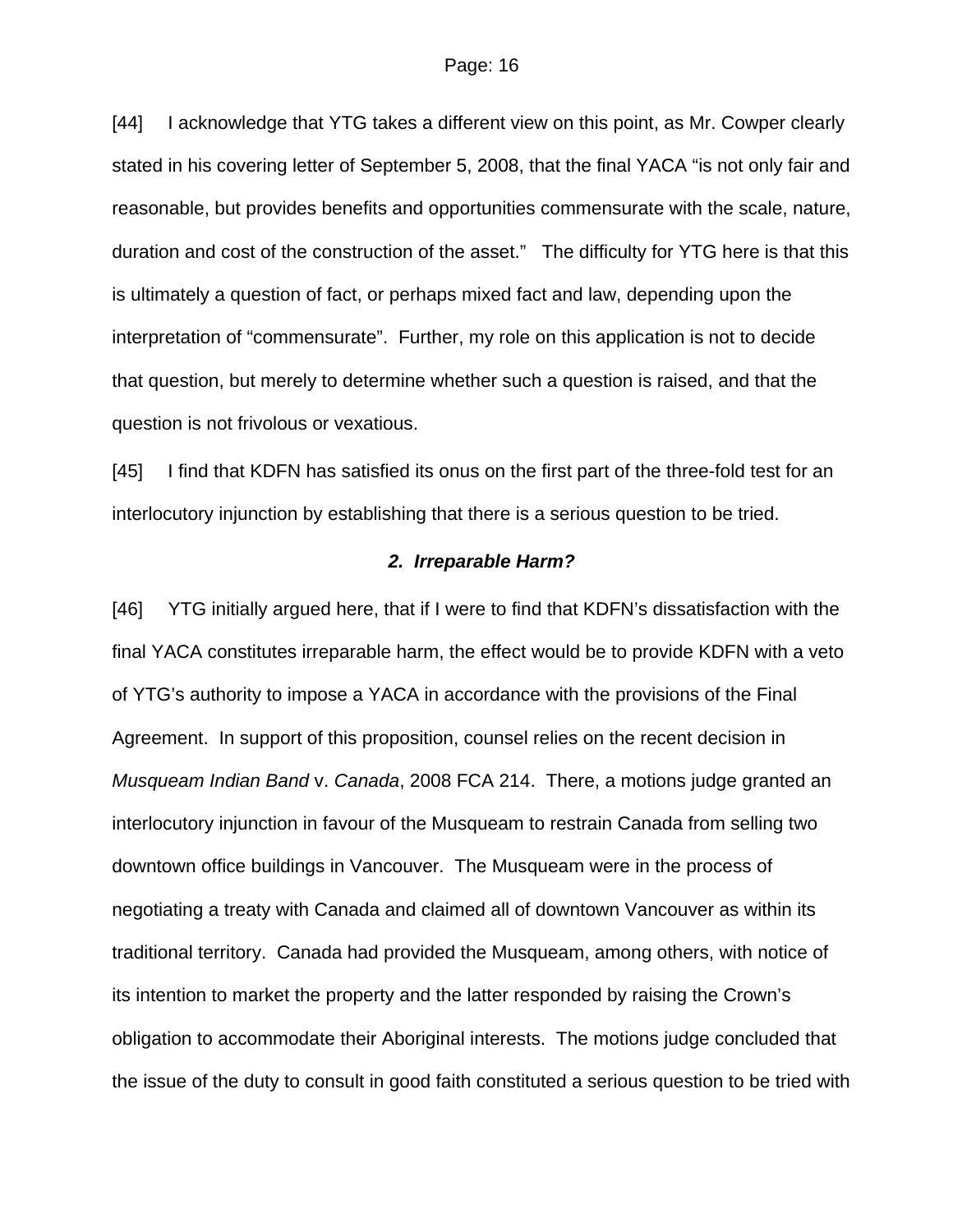respect to the first branch of the *RJR-MacDonald* test. Sexton J.A., speaking for the

Federal Court of Appeal, stated, at para. 4, that the effect of the motions judge's

approach was to provide Aboriginal groups who claim that the federal government has

failed to consult them "with what amounts to a veto" over the federal government

transferring title to property located in any area claimed as the traditional territory of that

group.

[47] Veale J., addressed *Musqueam* in *Ta'an Kwach'an Council* v. *Government of Yukon et al.*, 2008 YKSC 54, at paras. 33 – 39. In particular, at para. 36 he said:

"It is important to clarify that the Supreme Court of Canada has already stated that the duty to consult, grounded in the honour of the Crown, does not give a first nation any *veto* right. The Federal Court of Appeal, in my view, has used the word "*veto*" only as to "the effect of the motion judge's approach" based upon the particular facts of the *Musqueam* case. In the case before me no *veto* is sought, nor would it be granted."

I assume Veale J. was referring here to the statement of McLachlin C.J. in *Haida Nation*, at para. 48, that the consultation process arising from the duty to consult and accommodate "does not give Aboriginal groups a veto over what can be done with land pending final proof of the claim." At para. 49, Veale J. distinguished *Musqueam* from the case before him, which involved a First Nation claiming a right to an opportunity to have a good faith discussion with YTG prior to the disposition of certain commercial lands. The claim was based on both the duty to consult and the honour of the Crown. That is very similar to the claim of KDFN in the case at bar.

[48] I agree with the approach of Veale J. and distinguish the *Musqueam* case for the same reasons. (Incidentally, counsel for KDFN is also counsel for the Musqueam in that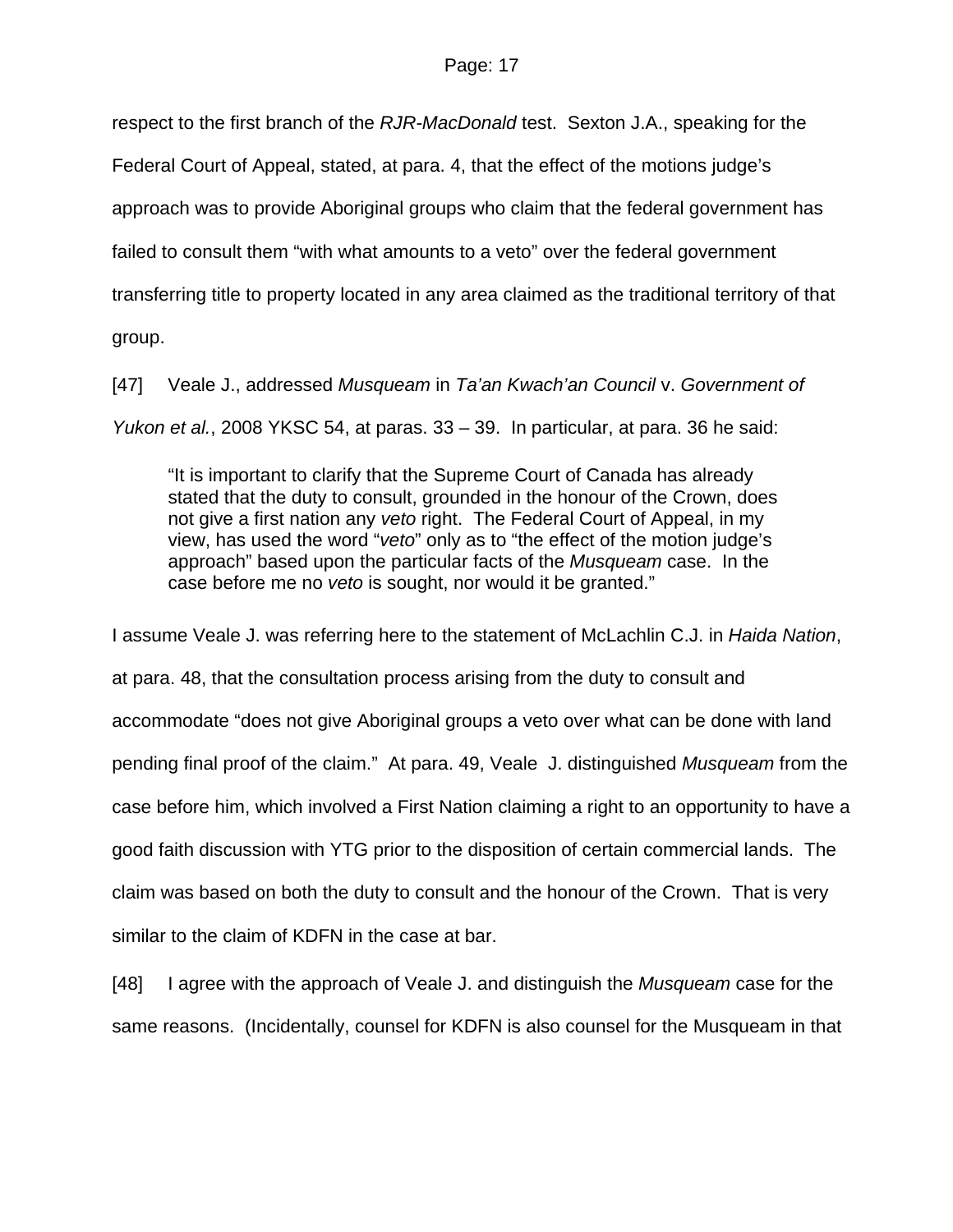case, and he informs me his client is currently seeking leave to appeal to the Supreme Court of Canada.)

[49] The second argument made by YTG under this branch of the *RJR-MacDonald* test, and I am referring here and below to counsel's Outline of Argument, is that the need for a YACA does not, in and of itself, constitute a basis for a finding of irreparable harm. I do not understand this submission. I have already expressed my opinion that, whenever Yukon intends to construct an asset in KDFN's traditional territory costing \$3 million or more, the s. 13 YACA provisions arguably give rise a claim of entitlement by KDFN to a YACA with "benefits commensurate" to that project. Each YACA is specific to the construction of a particular asset. Therefore, it seems to me that the failure to complete a YACA for a particular qualifying project, in the absence of waiver by YTG, *could* give rise to an argument of irreparable harm by KDFN. Perhaps the explanation for this curious submission, is that YTG had not yet provided its final YACA to KDFN at the time the Outline was prepared.

[50] YTG argued, thirdly, that KDFN has provided no evidence to suggest that the general contract for the construction of the project has a unique character or is of special interest to it. With respect, I disagree. The rather voluminous affidavit evidence on this application suggests precisely the opposite. YTG itself has given evidence that this is an unusually sophisticated project involving special construction materials and techniques. KDFN, in turn, has expressed a particular interest in developing its capacity to participate in this contract and other similar contracts in the future. Indeed, it ultimately solicited and obtained a joint venture agreement with Dominion Construction, reportedly one of the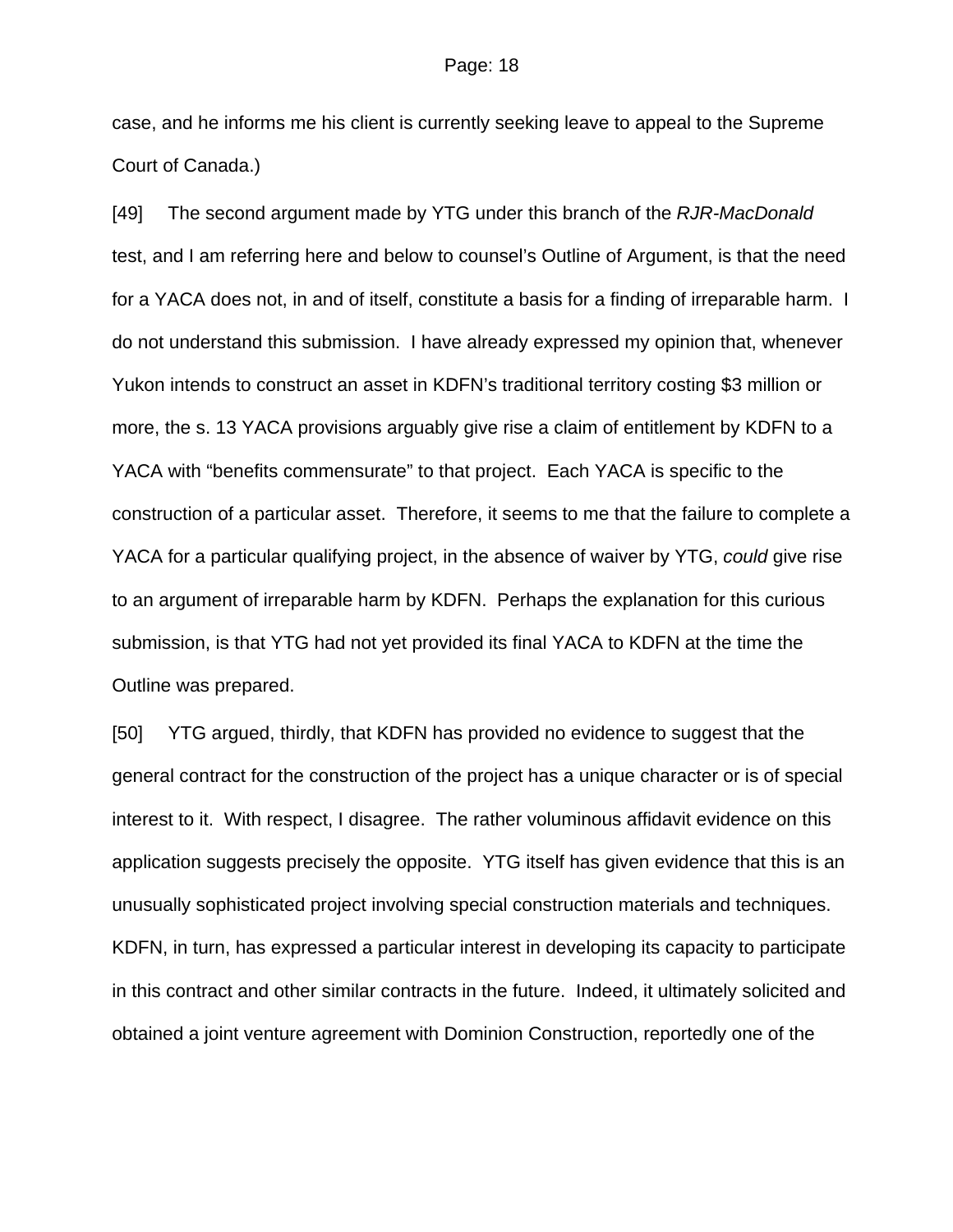largest construction companies in the country, precisely for the purpose of pursuing its special interest in the project.

[51] YTG's fourth argument is that there is no evidence that the types of benefits sought by KDFN cannot be secured by measures unrelated to the construction of the asset in this case, or indeed, unrelated to the construction of another project. Once again, I do not follow YTG's submission in this regard. I acknowledge that some of the benefits KDFN sought in the course of the negotiations fell within the scope of "other measures" not directly related to the specific project, as referred to in the YACA template attached to the YACA Protocol. However, as KDFN submitted, this is not a case about money, but about opportunities to develop economically, to foster self reliance and to gain invaluable experience through participation in a significant construction project. Further, if KDFN is successful in the main (judicial review) application, but the project has gone ahead without its participation through a properly negotiated YACA, there is no substitute for the benefits it seeks. As counsel put it, KDFN cannot go out and "buy them" somewhere else. I agree. It is also arguable that when a party is focussed on building capacity, a shortfall on one project which interferes with that goal may well have a cumulative adverse impact on the party's capacity to participate in the next project, and so on.

[52] YTG lastly argued that, even if KDFN is able to establish an entitlement to particular YACA provisions, it could be compensated in damages or in other project opportunities available to KDFN, such as those referred to in Mr. Santa's first affidavit, at para. 16.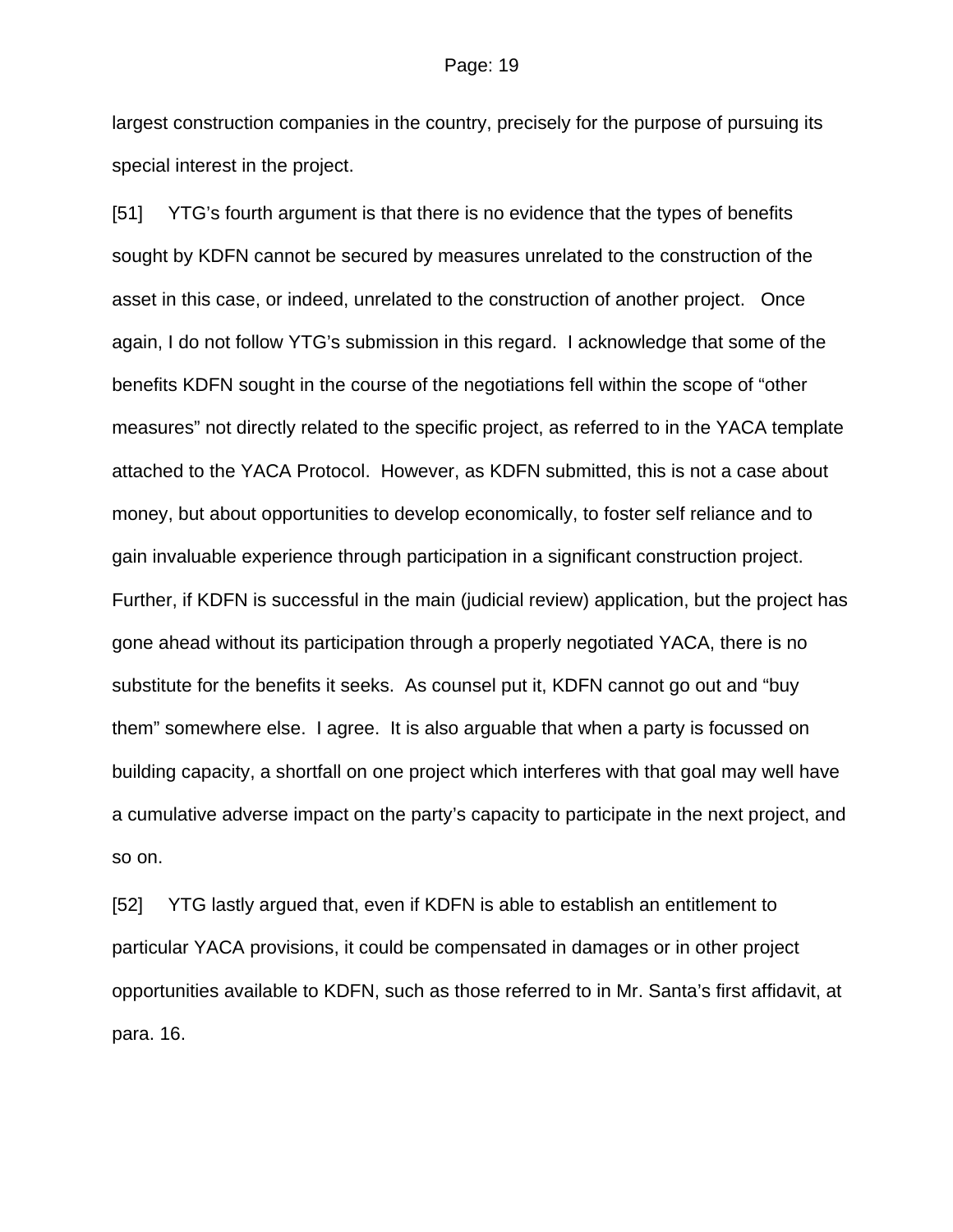[53] I have already expressed my view that the types of benefits sought by KDFN are not compensable in damages. Finally, the argument that KDFN could be compensated by "other project opportunities" is once again difficult to understand. KDFN submits that it didn't get a YACA with "benefits commensurate" to this particular project. It seems to me to be no answer to that complaint to suggest that next time out, on some other project, KDFN *may* get a better deal.

[54] In *RJR-MacDonald,* the Supreme Court said, at para. 59, that:

" "Irreparable" refers to the nature of the harm suffered rather than its magnitude. It is harm which either cannot be quantified in monetary terms or which cannot be cured…"

One of the examples provided by the Court of such harm is where a party will suffer permanent market loss or irrevocable damage to its business reputation. In my view, that is analogous to the position of KDFN here.

[55] I am satisfied that KDFN has discharged its onus by establishing that, if this interlocutory injunction application is not granted, then it will suffer irreparable harm if the project goes ahead without its participation through a properly negotiated YACA.

### *3. Balance of Convenience?*

[56] The question here is which party will suffer the greater harm from the granting or the refusal of an interlocutory injunction, pending a decision on the merits on the main application. YTG relies heavily on the "public interest" aspect of the third part of the *RJR* test. Firstly, it argued that granting the injunction will cause the project to be significantly delayed. Indeed, it has provided the evidence of Mr. Cowper that if the general construction tender is cancelled, any construction would have to begin next spring, rather than this fall, or approximately six months from now. Therefore, assuming a two percent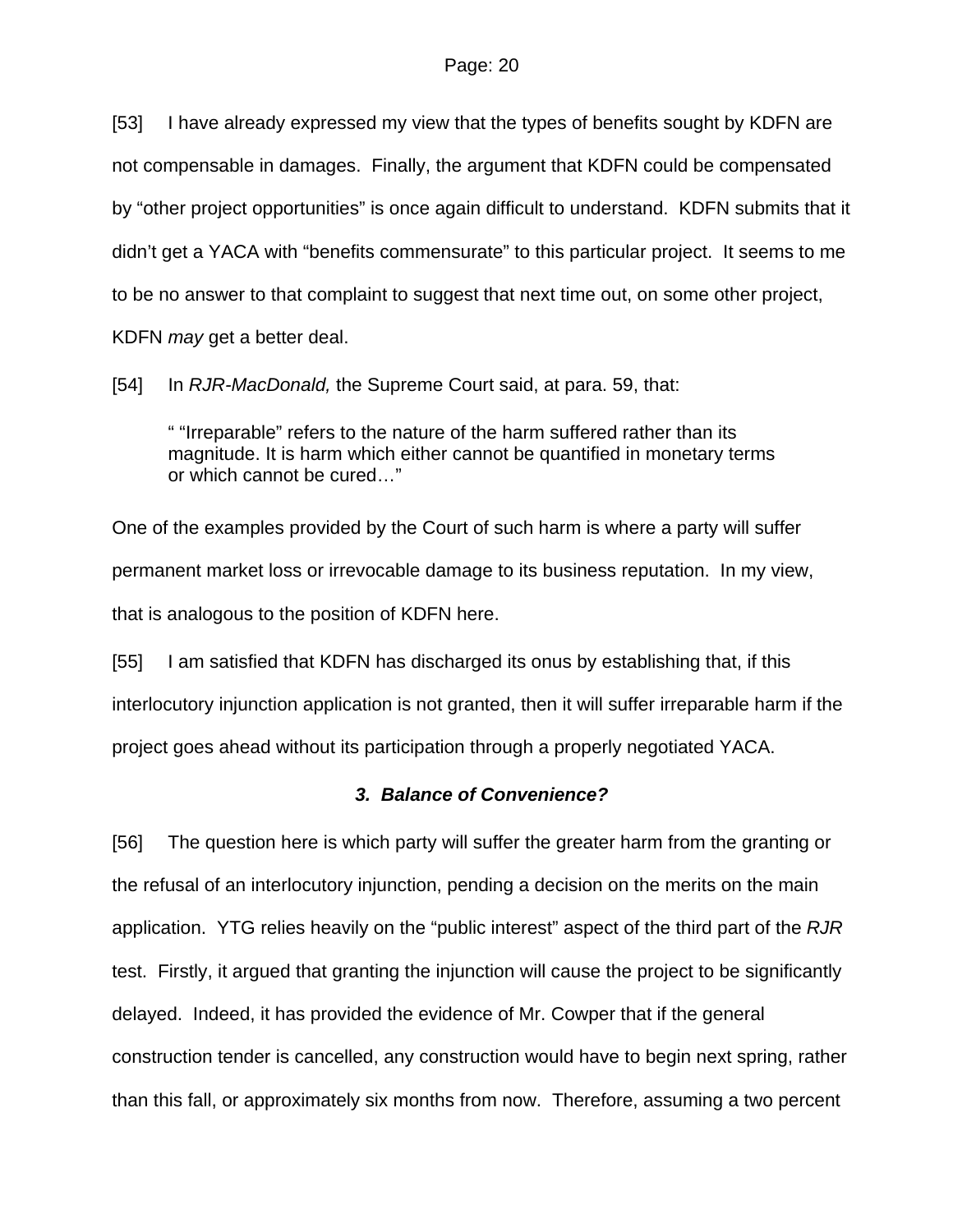per month inflation allowance, Mr. Cowper estimates an increase of \$1.7 million in the cost of the project. Whether or not that is an accurate figure and whether or not the project would necessarily be delayed by as much as six months, on YTG's own evidence its losses from any delay are quantifiable in damages. Further, Mr. Santa has provided, on behalf of KDFN, an unlimited undertaking to abide by any order that this Court may make as to damages resulting from the interlocutory injunction sought in this application. Thus, I agree with submission of KDFN's counsel that, having determined that damages are *not* an adequate remedy for KDFN, if damages *are* quantifiable for any delay suffered by YTG, then the balance of convenience favours KDFN.

[57] Secondly, YTG points to the potential loss of the international designation of the Airport and the consequent adverse impact on tourism in the Yukon. Mr. Cowper deposed in his first affidavit that the Canada Border Services Agency ("CBSA") initially indicated in August 2004 that it would withdraw its services from the Whitehorse Airport if YTG did not make certain changes to the air terminal building to accommodate the arrival of international flights. Apparently, this was precipitated by a change of policy within the U.S. Department of Homeland Security relating to Air Condor flights arriving in Whitehorse direct from Germany and continuing on to the State of Alaska. While some of the passengers from such flights disembark in Whitehorse, others continue on to Alaska. Previously, the continuing passengers were allowed to remain on the aircraft while the Whitehorse-bound passengers departed. The policy then changed requiring the continuing passengers to disembark while officials performed a "clean plane" sweep of the aircraft before allowing it to continue on to Alaska. This in turn necessitated the creation of a secure holding area for the continuing passengers, which has ultimately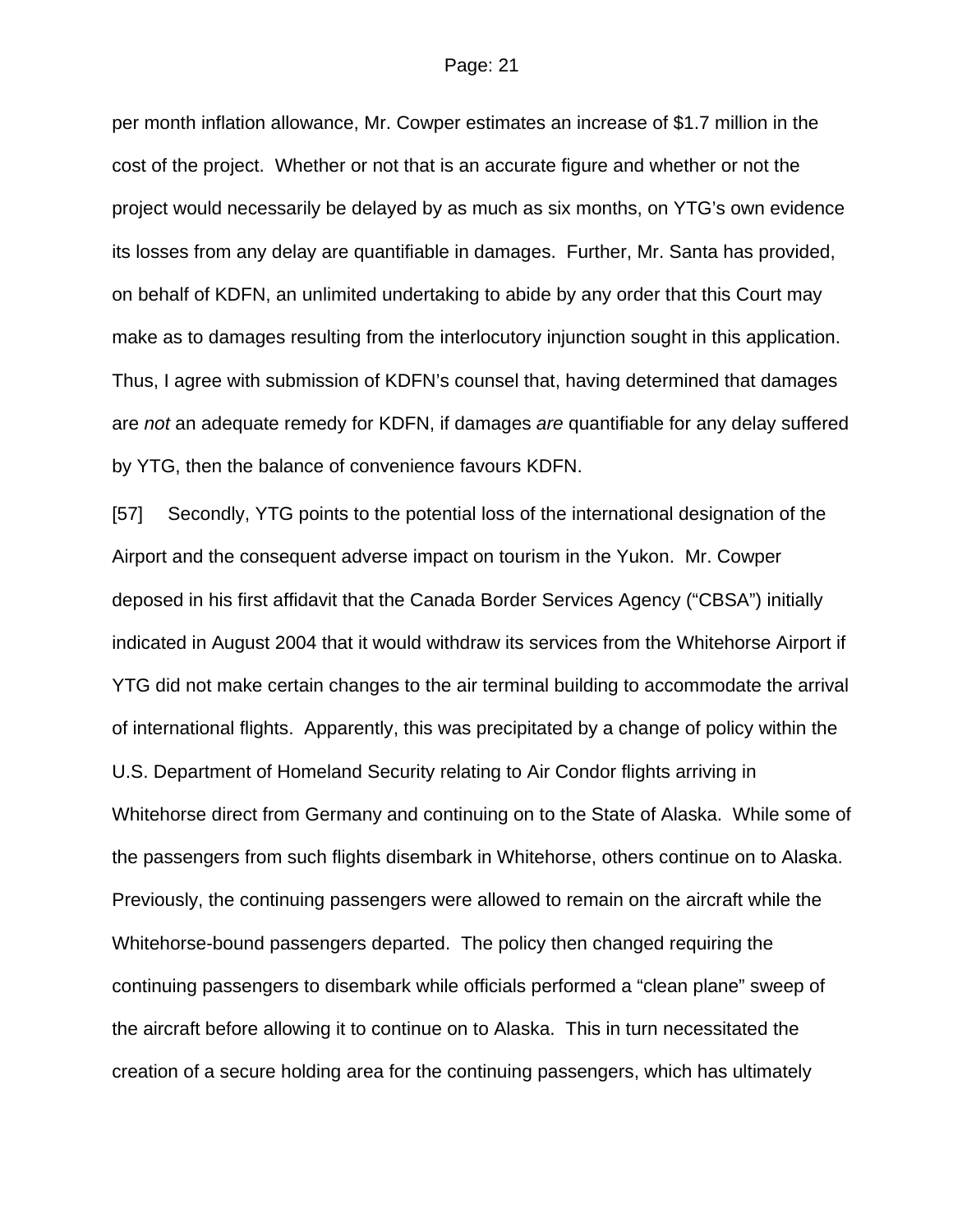become part of the overall design concept for the expansion of the air terminal building. The letter from CBSA to YTG, dated August 5, 2004, required the alterations to be made prior to March 31, 2005. Obviously, that deadline has long since passed. However, no evidence has been led by YTG as to any new deadlines imposed either by CBSA or U.S. Homeland Security. Therefore, it is speculative at this stage that granting an interlocutory injunction pending the hearing of the main (judicial review) application will result in the loss of the Airport's international designation and a decrease in tourism detrimental to the Yukon economy.

[58] Further, as Sopinka and Cory JJ. pointed out in *RJR-MacDonald*, at paras. 65 and 66:

"…the government does not have a monopoly on the public interest.

…

…Each party is entitled to make the court aware of the damage it might suffer prior to a decision on the merits. In addition, either the applicant or the respondent may tip the scales of convenience in its favour by demonstrating to the court a compelling public interest in the granting or refusal of the relief sought. "Public interest" includes both the concerns of society generally and the particular interests of identifiable groups." (my emphasis)

[59] For all the above reasons, I am satisfied that the balance of convenience favours KDFN.

## **CONCLUSION**

[60] I grant the interlocutory injunction to restrain the respondents from proceeding further with any public tender process for the proposed expansion of the air terminal building for the Whitehorse International Airport, pending the hearing of KDFN's petition and the issuance of reasons for judgment following that hearing. I further order that